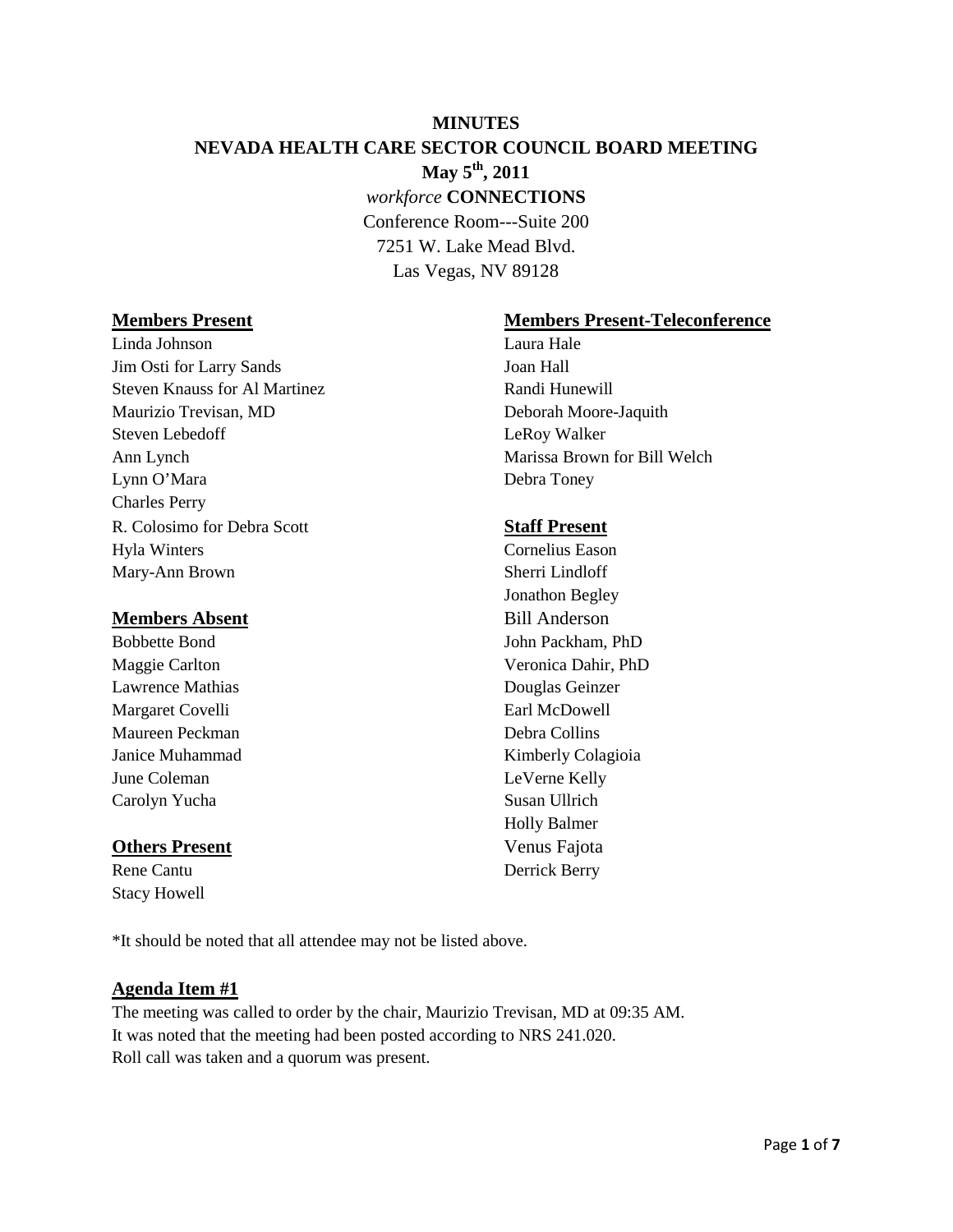## **Agenda Item #2**

#### Housekeeping Issues

Those people attending the meeting by teleconference were reminded that when they place their phone on hold their organization may have piped in music that disrupts the meeting.

#### **Agenda Item #3**

Hearing no changes to the posted agenda the agenda stood approved.

### **Agenda Item #4**

Corrections to the minutes of the April meeting were requested by Laura Hale The corrections were noted and the minutes were approved as corrected.

#### **Agenda Item #5**

The minutes of ad hoc meeting for objective #4 were moved for approval and seconded. The motion carried.

#### **Agenda #6**

It was moved by Charles Perry and seconded by Ann Lynch to accept the Nevada Health Care Sector Council Logo as presented. The motion carried.

#### **Agenda #7**

The State of Virginia was the only state to receive a HRSA Implementation Grant. Dr. Kathy Wibberly, Director, Division of Primary Care and rural Health, Virginia Department of Health provided a background of the meaning of health workforce. Dr. Wibberly also described the healthcare workforce pipeline that includes *supply* and *demand*. On the *supply* side it is necessary to expose and prepare students in K-12, to begin recruiting and retaining students in 2 and 4 year programs and to recruit and retain students in post-graduate program. On the *demand* side employer recruitment and employer retention must be addressed.

Dr. Wibberly discussed the significant infrastructure that Virginia already had in place prior to applying for the implementation grant including multiple organizations working together on this project, multiple active AHEC's throughout the state, a generalist initiative funded by a RWJ grant, a medical education consortium, and an advisory committee.

By identifying shortage of dental, mental and primary health care providers Virginia successfully devised incentive programs to serve in those areas. Dr. Wibberly discussed challenges faced including funding elimination and a lack of administrative funding for a recruitment and retention team. A rural health workforce council was established to make recommendations for improving the health care workforce in rural Virginia.

Dr. Wibberly provided an overview of the challenges that the state faced and then how they began addressing those challenges. Consensus was reached by over 70 individuals representing 50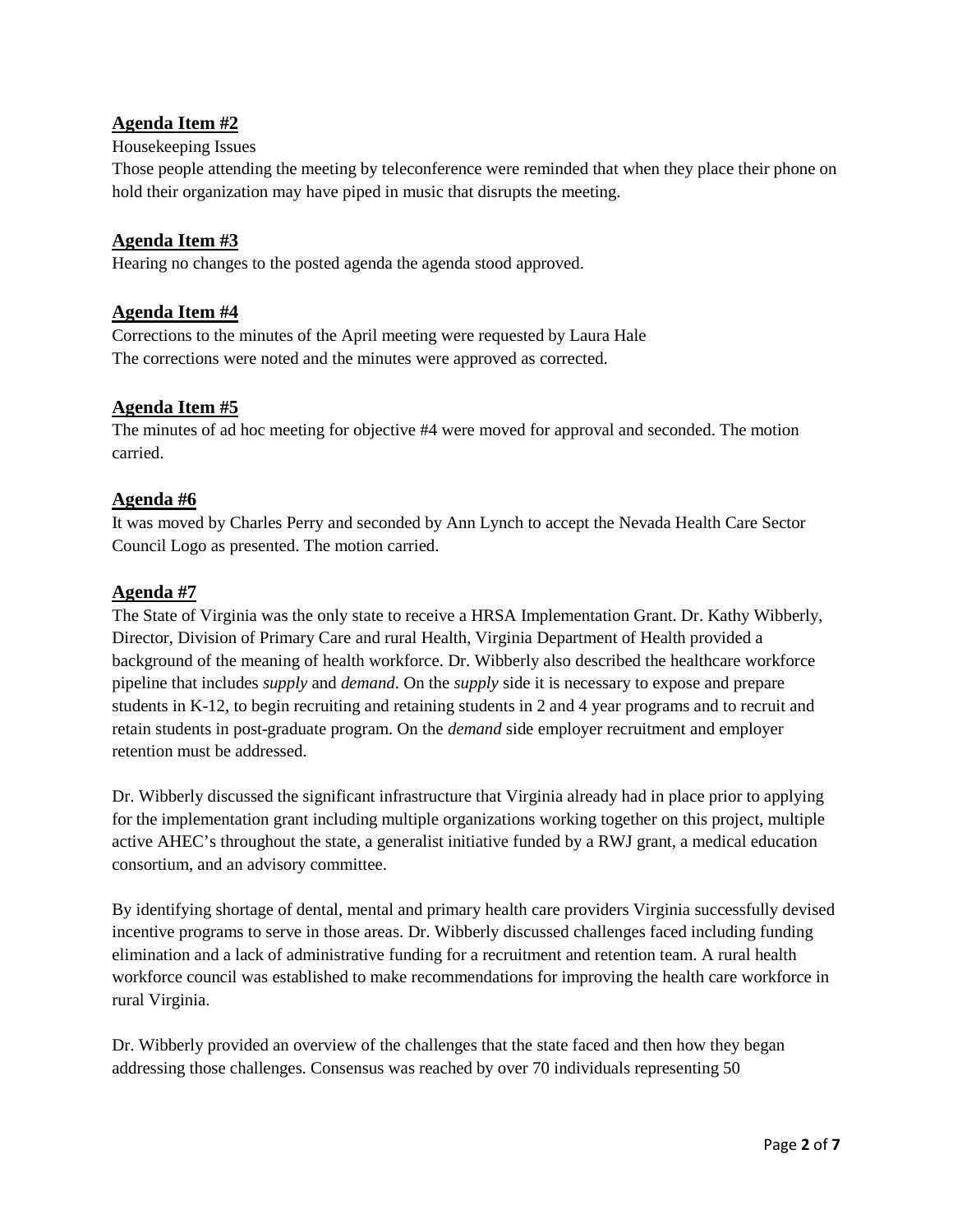organization/agencies. Through this work, legislation to establish a Health Workforce Authority was unanimously passed by both the House and Senate and signed into law on July 1, 2010.

## **Virginia Health Workforce Authority**

The mission of the Authority is to facilitate the development of a statewide health professions pipeline that identifies, educates, recruits, and retains a diverse, appropriately geographically distributed and culturally competent quality workforce. Eight core functions were identified to succeed.

About this time the U.S. Department of Health and Human Services, Health Resources and Services Administration, released a Funding Opportunity Announcement (FOA). Dr. Wibberly realized that the state of Virginia had the infrastructure in place that allowed them to apply. They applied and received the only implantation grant awarded.

Dr. Wibberly described the organizational chart of the Health Workforce Development Authority and described the process of how regional pilot projects are awarded grants. The proposals for these funds are sent to the Virginia health Care Foundation for final funding decisions.

## **Multiple goals were also established with the anticipated outcome of:**

- Increasing the primary care health care workforce FTE's by between ten to twenty-five percent over ten years.
- To improve the geographical distribution and diversity of a culturally and linguistically competent health care workforce to areas within the Commonwealth where they are most needed
- To reduce hospital admissions for ambulatory care sensitive conditions as measured by Prevention Quality indicators and health care expenditures, ultimately improving the disability adjusted life years (a measure of disease burden) for Virginians.

## **Answers to questions from the Council to Dr. Wibberly**

- 1. It will be difficult to complete the work of the implementation grant during the two year grant period. Dr. Wibberly is hoping for liberal no-cost extensions.
- 2. Access to Care patterns were examined (work vs. home) and in Virginia vs. another State as other states are in such close proximity.
- 3. Retails clinics are cropping up as well in Virginia in Wal-Mart and drug stores but Dr. Wibberly is unsure of their effect on health care reform as they will be unable to meet the 2014 standards.
- 4. A question regarding non-clinical personnel generated a response that non-clinical non-health care oriented people are part of their ad hoc committee members. Virginia has not addressed the need for non-clinical staff in the HRSA implementation grant because funding is limited to primary care providers.
- 5. The goal to provide care to all geographic areas is currently being met with telemedicine. Mid-level providers are more attracted to rural areas and they are being supported by telemedicine from two Virginia universities either in the form of telemedicine or more frequently videoconferencing.
- 6. Advanced practitioners of Nursing require physician collaboration and independent practice remains a political issue in Virginia. Currently a pilot project involving dental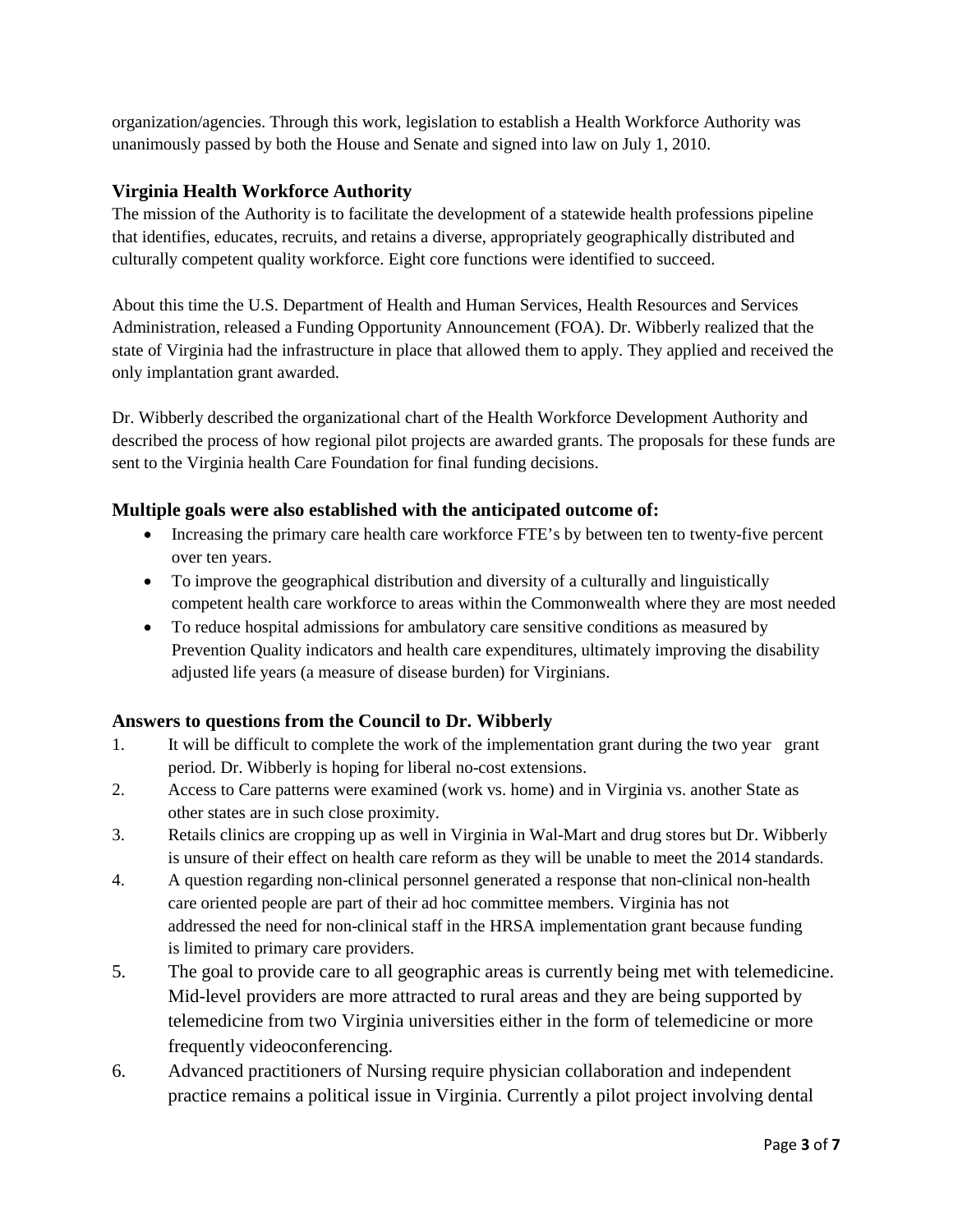hygienists is underway involving remote supervision with hopes that it will expand.

7. Details of the grant process include that there is only one cycle; planning grants are awarded for \$60-80,000 and implementation grants are awarded in amounts of \$200,000- 400,000 for pilot projects. 43% of the funding is appropriated for pilot projects and approximately 40% is being used to develop infrastructure.

## **Agenda Item #8**

Mr. Earl McDowell, Deputy Administrator, Department of Employment, Training and Rehabilitation discussed AB449 currently being debated in the Legislature.

AB449 would establish the following:

- Create an Advisory Council on Economic Development
- Create a Board of Economic Development
- Create the Office of Economic Development
- Establish a fund to provide grant to local governments for the purpose of economic development
- Establish a fund to provide financial assistance to research institutions within the NSHE for the development and commercialization of new technologies

The Advisory Council has identified the need for four sector councils:

- Health Care
- Manufacturing & Mining
- Leisure and Hospitality
- Green and Renewable Energy/Energy Efficiency

Based on data from the Department of Employment, Training and Rehabilitation information will be provided to the Sector councils of the industries needing jobs as well as the job descriptions.

As an example the health care sector council would identify the skills and training that a specific health care occupation requires, a grant person would address those needs by attempting to secure funds in order to recruit and train for that position. A dashboard report would be issued each quarter to measure success.

Charles Perry questioned *how* all the various independent economic development boards in private as well as public organizations in the state would be brought to the table but felt that a centralized division would assist the state in working toward "what is good for *Nevada* and diminish competition between the Northern, Southern and Rural areas."

Lynn O'Mara remarked that this bill has bi-partisan support and expected to be the blue print going forward.

A discussion about Silver State Works ensured following Mr. McDowell's presentation. The Silver State Works initiative was designed to create an opportunity for employers to help strengthen Nevada's economy while receiving incentives to hire pre-screened qualified workers to staff their businesses. The kick-off for this program is scheduled for July 1, 2011. Dr. Trevisan remarked that this information needs to be included in our implementation grant proposal. More information about Silver State Works will be brought to this Council at a later meeting.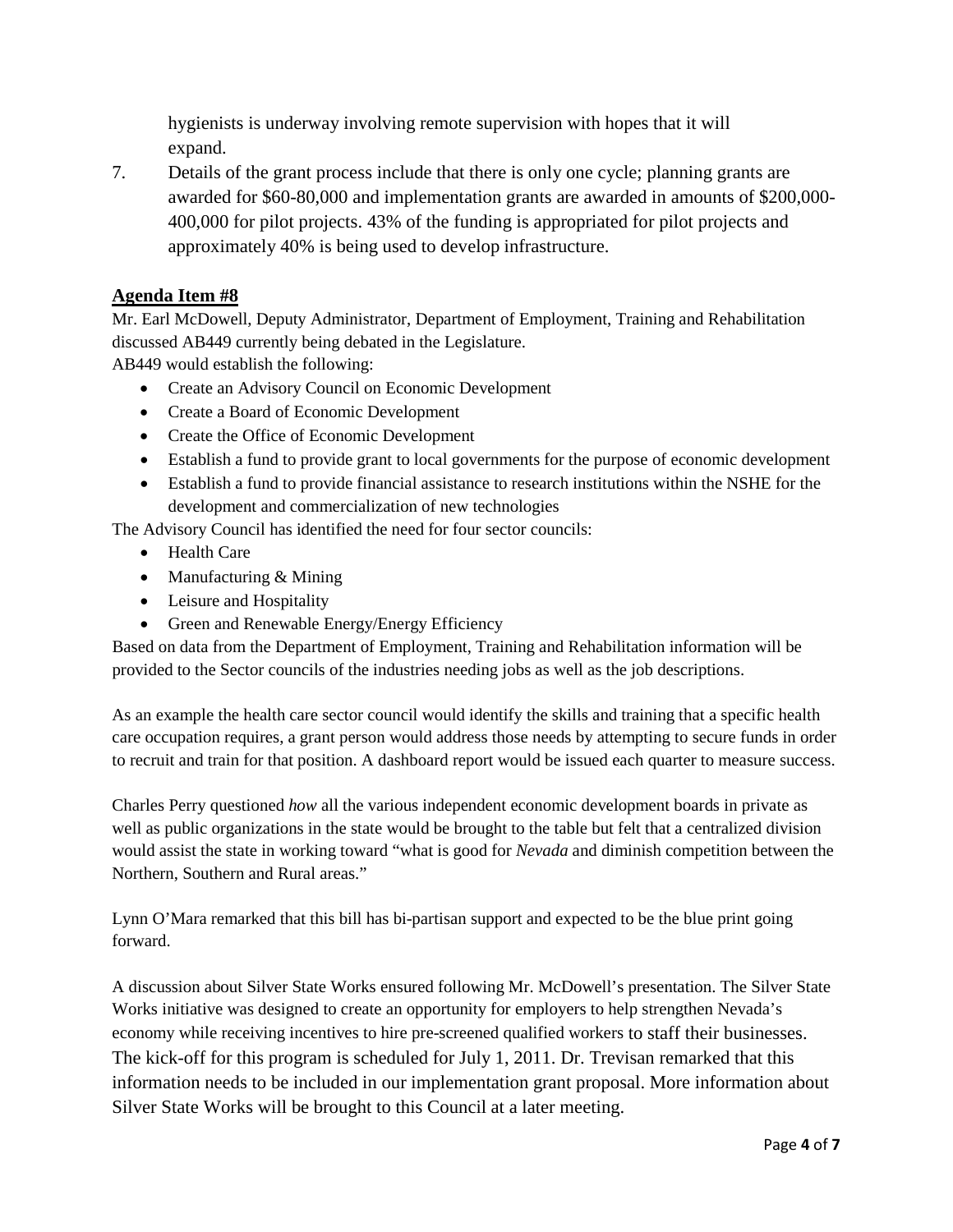## **Agenda # 9 & 10**

Dr. Trevisan provided a progress update on objectives  $4 \& 5$ . The ad hoc committee continued to meet to collect and analyze data in order to meet the requirements of the grant application. Dr. Trevisan presented highlights from the Preliminary Survey Data. The survey was designed to answer three specific questions from the grant objectives from the perspective of program directors/deans. These questions were divided into the following categories:

- Barriers prospective students experience upon entering post-secondary educational health sciences programs
- barriers students encounter during their post-secondary educational health sciences degree programs
- barriers students encounter transitioning from graduation into the employment sector

In order to receive the required information an inventory was taken of targeted health care professions programs at public and private institutions of higher education in the state of Nevada. 109 surveys were sent out and 89 surveys were returned.

The primary care health education programs targeted included:

- Primary Care Providers: MD, DO, PA, APN
- Mental Health Professionals: Psychology, Social Work and Addiction
- Nursing
- Health Information Technology
- Oral Health

The survey requested information concerning:

- enrollment
- capacity
- formal recruitment
- additional recruitment strategies
- barriers to recruitment
- diversity recruitments strategies
- types of financial assistance available
- educational requirements
- changes in educational requirements that could facilitate entrance into the program
- educational requirements that students lack
- distance learning
- plans for future health sciences programs
- articulation agreements
- barriers to degree completion
- barriers to finding jobs
- barriers to job placement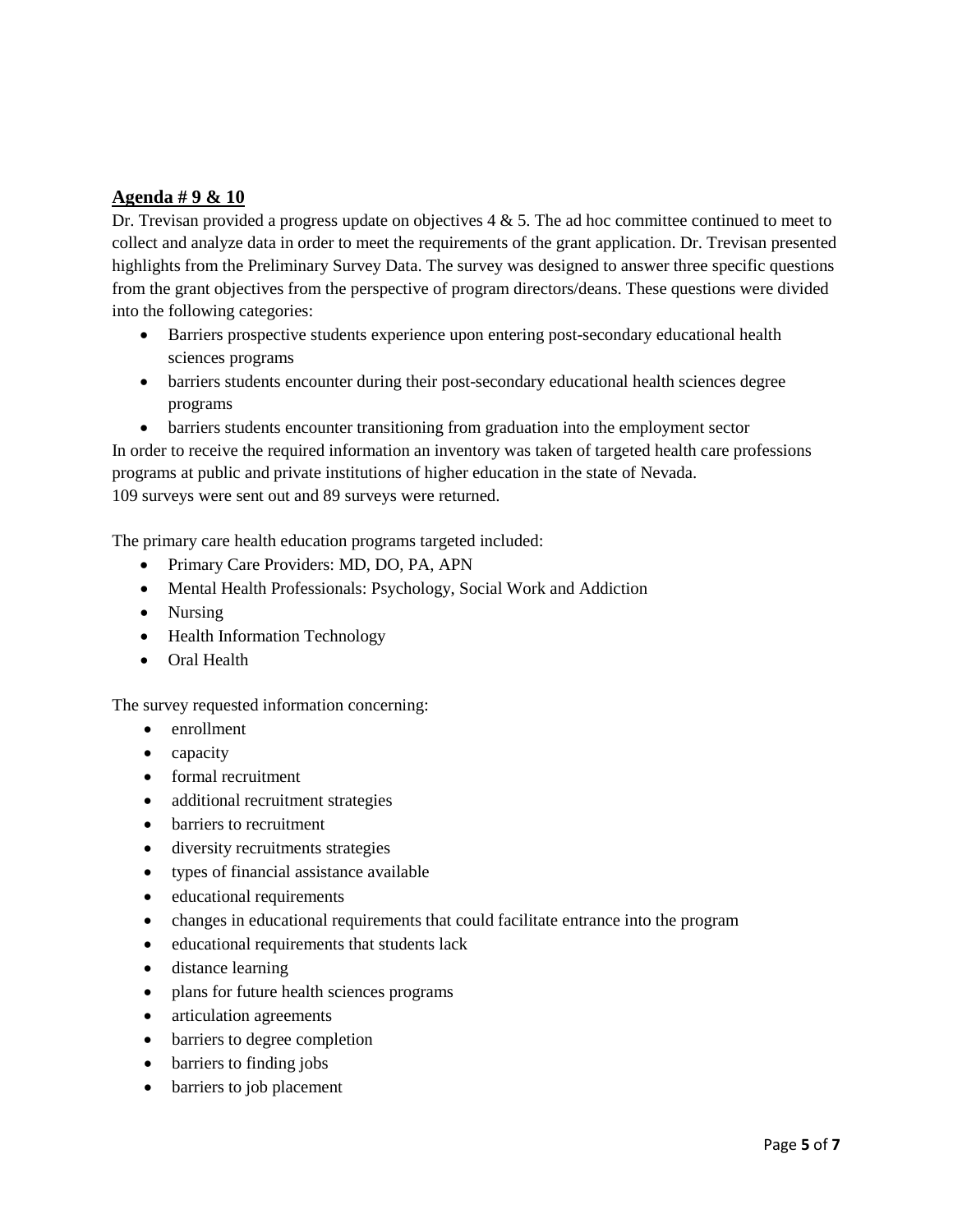An extensive question, answer and comment period followed Dr. Trevisan's presentation. Dr. Packham requested that some of the data be further reviewed to determine differences between public and private responses.

Dr. Trevisan thanked Drs. Dahir and Packham for their help as well as Holly Balmer who was invaluable in helping obtain participation in the survey. Dr. Dahir stated that she wanted to publicly thank her graduate student, Victoria Springer, for her work on compiling the results of the survey.

## **Agenda # 11**

Debra Collins discussed the meetings scheduled to summarize the grant objectives. All Council members are invited to attend the meetings. Debra discussed current grant opportunities and will be bringing additional opportunities to the Board for review.

Debra also discussed development of the Nevada Health Care Sector Council web site, answered questions about linkage and asked Council members to consider what they would like added to the site.

## **Agenda #12**

Lynn O'Mara is tracking health care bills currently in the Legislature pertinent to the work of the Board. Lynn reported on those bills and answered questions.

### **Agenda #13**

Debra Toney led a discussion on an article recently released by the Institute of Medicine on "*The Future of Nursing: Leading change, Advancing Health*". Dr. Toney explained that this is a landmark report that is the biggest policy change affecting not only nursing but health care reform and ultimately quality care. There are more than 3 million nurses nationwide making them the largest group of health care providers. The Institute of Health together with the Robert Woods Johnson Foundation developed four key messages that structure the recommendations presented in the report. They are:

- Nurses should practice to the full extent of their education and training
- Nurses should achieve higher levels of education and training through an improved education system that promotes seamless academic progression.
- Nurses should be full partners, with physicians and other health care professionals, in redesigning health care in the United States
- Effective workforce planning and policy making require better data collection and an improved information infrastructure.

## **Agenda #14**

The next meeting of the Nevada Health Care Sector Council will be held on Thursday, June 2, 2011 from 09:30 – 12:30 pm at *workforce* **CONNECTIONS.**

### **Agenda #15**

There was no public comment.